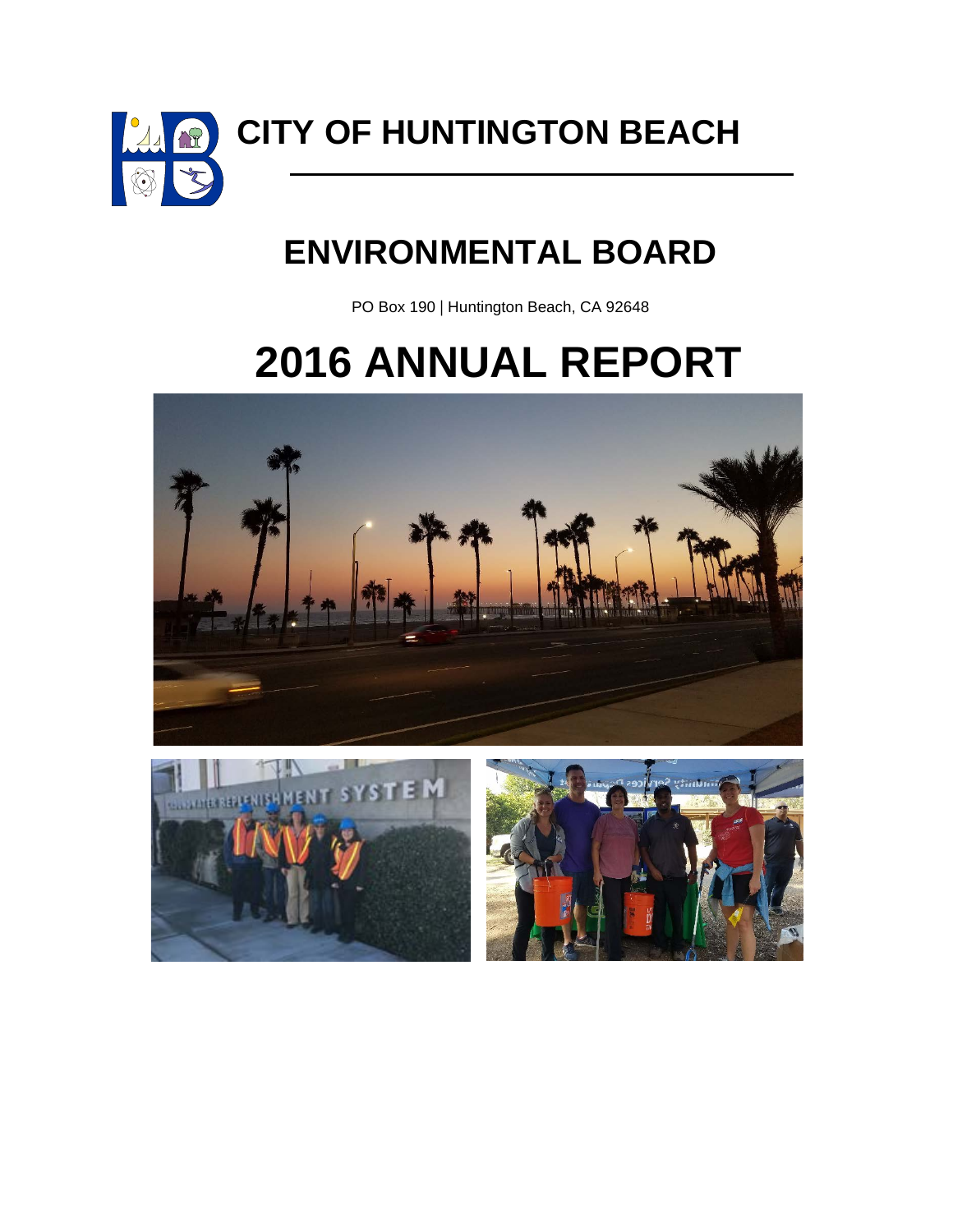#### **Board Members**

Tony Soriano (Chairman 7/2015 – 9/2016) Jessica Budica (Vice Chairman 7/2015- 9/2016 & Chairman – 9/2016 – Present) Debbie Killey (Secretary Chairman J7/2015 – 9/2016 & Vice-Chairman 9/2016 – Present) Mark Sheldon (Secretary 9/2016 – Present) Michelle Claud-Clemente Jeff Coffman Kim Nicolson Kyle Scrimgeour Shawn Thompson

#### **City Council Liaisons**

Jill Hardy and Barbara Delgleize

#### **City Staff Liaison**

Antonia Graham

#### **Planning Commission Liaison**

Dan Kalmick

#### **I. Introduction**

The Huntington Beach (HB) City Council (Council) established an Environmental Board (Board) over 40 years ago. Much has changed in the intervening years and in 2009 the Council streamlined several Boards and Committees to reflect those changes. The purpose of the Board was revised and expanded to include economic, environmental and social sustainability.

What the Board Does:

- 1) Review and comment on General and Specific Plans as well as Environmental Impact Reports and Negative Declarations to promote sustainability and a healthy community
- 2) Assist with the City's programs by reducing the consumption of water and energy, increasing recycling and waste diversion and promoting sustainable energy practices
- 3) Support the City's evolving environmental goals and sustainability programs through external awareness, educational and advisory projects
- 4) Promote the Board's Sustainability Awards for deserving organizations and individuals who demonstrate commitment to sustainability
- 5) Deliver an Annual Report to the Council on plans and results

#### **II. Goals and Objectives 2016**

- 1) Continue to incorporate guest speakers at each meeting to provide the Board and others with pertinent information on environmental and sustainability issues
- 2) Continue to have monthly guest speakers that promote the mission of the Environmental Board and educate members on current environmental and sustainability issues.
- 3) Hold quarterly field trips for Environmental Board members.
- 4) Continue the Sustainability Award Program.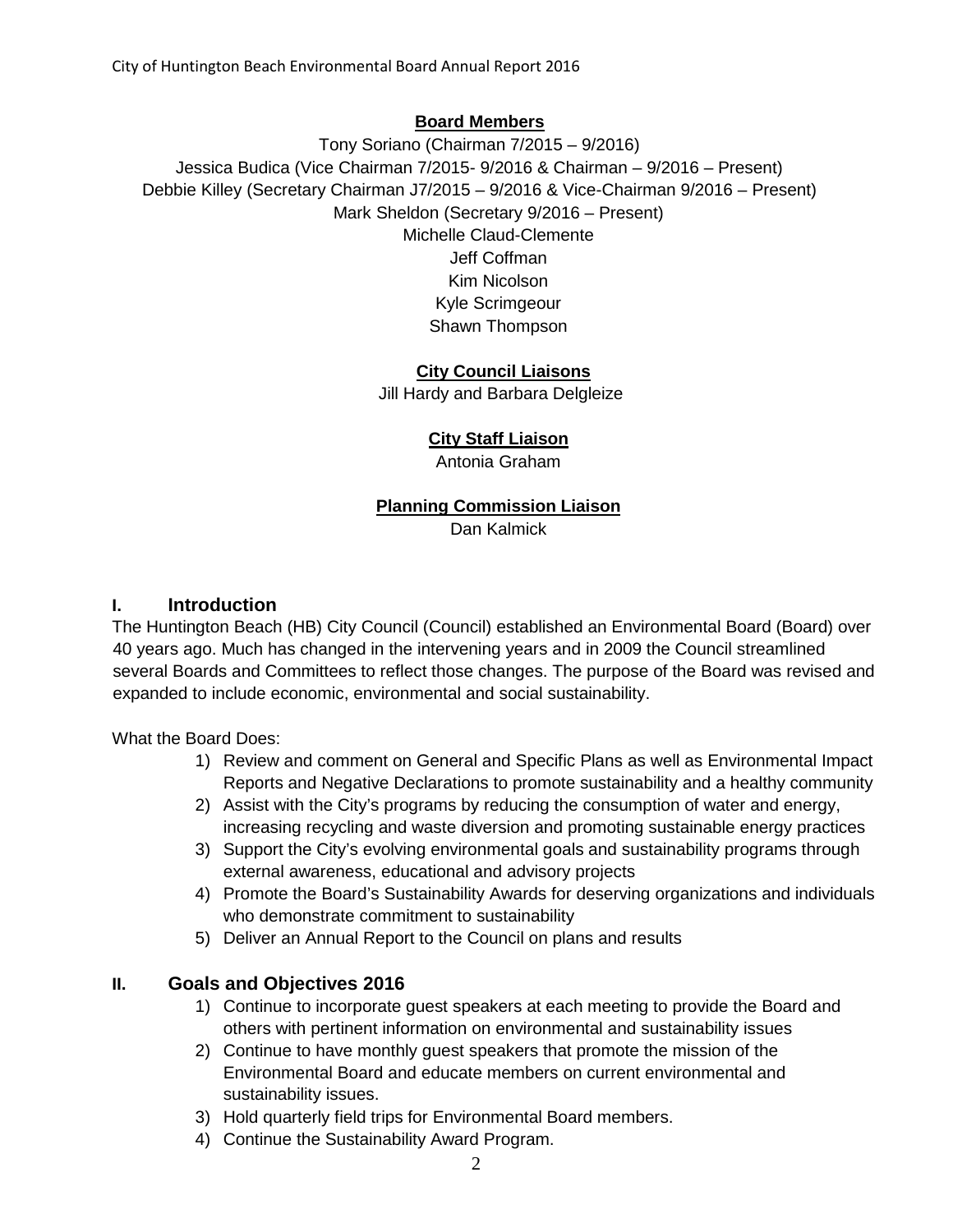- 5) Research and provide recommendations to the City of Huntington Beach staff on the state of waste management on beaches, parks, and in public areas.
- 6) Facilitate public-private partnerships for sustainability projects like Community Home Energy Retrofit Program (CHERP), energy performance districts, and landscape projects.
- 7) Develop an anti-litter campaign.
- 8) Encourage public involvement in the Environmental Board meetings and events.
- 9) Sponsor a Beach Clean-up Day in partnership with the city or non-profit organization.
- 10) Sponsor a Park Clean-up Day in partnership with the city or non-profit organization.
- 11) Each Board Member should participate in one community event that supports the Environmental Board's mission of promoting sustainability, economic, ecological, and social environments of the City of Huntington Beach.

To help accomplish its goals and objectives, the Board has established one standing committee (the Executive Committee, consisting of the Chair, Vice Chair, and Secretary), and ad hoc committees. During 2014-2015 the ad hoc committees included:

- Resource Management Committee
- Ocean Debris and Water Quality Committee
- Natural Environment
- Energy Issues

#### **III. Accomplishments**

Below is a summary of events and accomplishments achieved during 2016 by the Environmental Board.

#### **A. Presentations**

The Board has a Speakers Program to provide the members of the Board and others with pertinent information on environmental and sustainability issues. Here are some notable presentations:

- January 2016: Gordon Smith from Huntington Beach Wetlands Conservancy gave an overview of the organization and their current projects.
- February 2016: Wendy Marshall from ExplorOcean gave overview of Ocean Literacy programs and Open House programs that her organization is involved in. Many already involve Huntington Beach schools.
- March 2016: No Speaker
- April 2016: Jim Miller and Debbie Killey from JR Miller and Associates discussed the state of organics collection in California and anaerobic digestion technology for the future.
- May 2016: Dr. Darren Haver from the University of California Cooperative Extension is the Water Resources/Water Quality Advisor and Director who spoke on his organization and the research that he conducts.
- June 2016: Kacen Clapper is the Chief Storm Water Compliance officer at Orange County Public Works who gave a presentation on the OC Watersheds and online available tools.
- July 2016: Jennifer Villasenor, Planning Manager for the City of Huntington Beach's Community Development Department gave background on the General Plan Update document and next steps for its review/approval.
- August 2016: Ray Hiemstra, Director gave overview of Orange County Coast Keepers programs.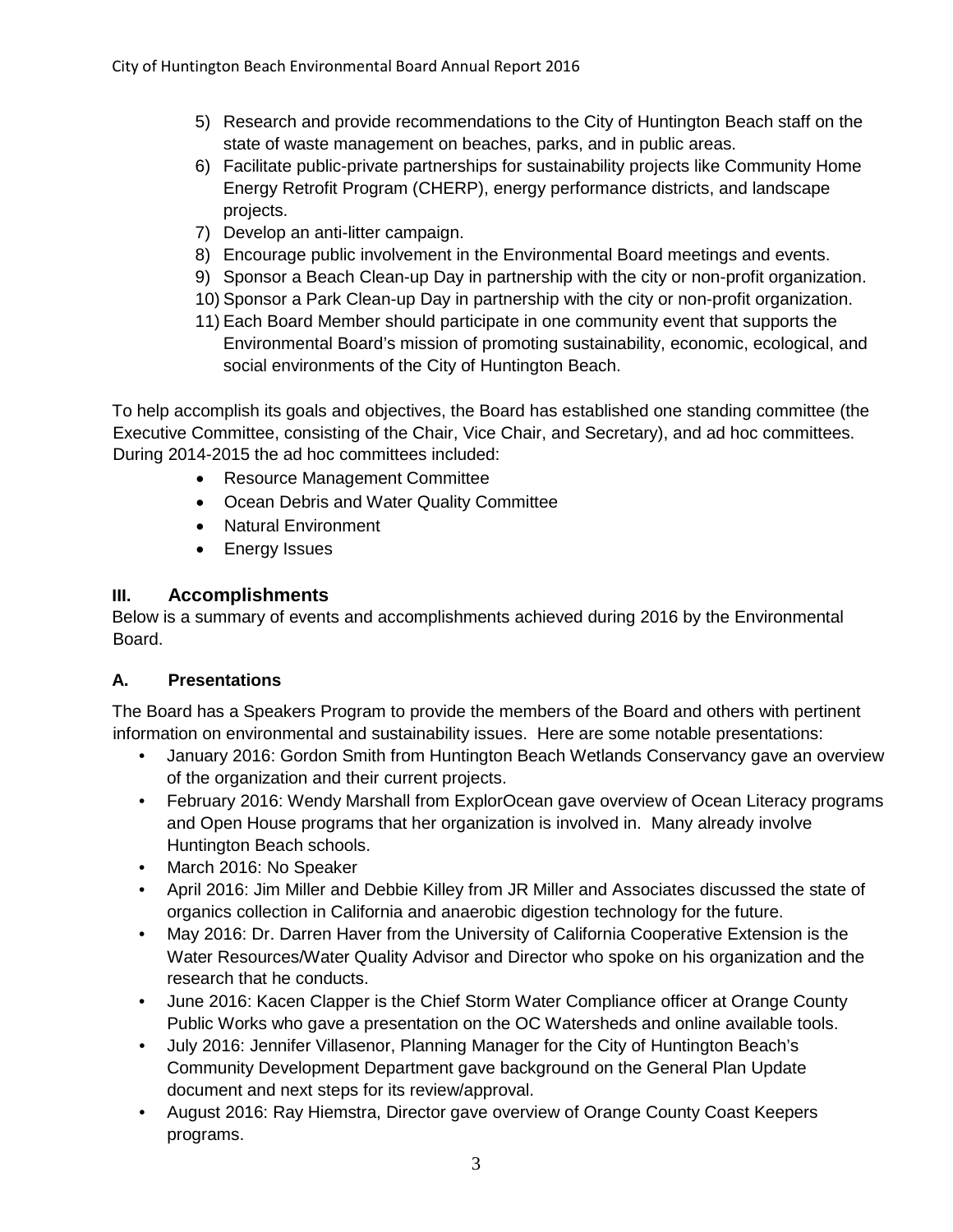- September 2016: Mary Urashima spoke on "Historic Preservation A Green Approach." She discussed the environmental benefits of structure preservation, citing examples from historically significant sites throughout Huntington Beach.
- October 2016: No Speaker
- November 2016: No Speaker
- December 2016: Jim Merid, Environmental Specialist, Public Works gave an update on Huntington Beach's Stormwater program.

#### **B. Green Events**

- The Board helped staff the City of Huntington Beach's booth at the Huntington Beach Green Forum on October 8, 2016. This was the eighth year participating in the Huntington Beach Chamber of Commerce event.
- Participated in the planning and execution of a Coastal Clean-up Day event at Central Park on 09/17/2016

### **C. Development Planning**

The Board reviewed environmental documents and provided comments to reduce environmental impacts and enhance sustainability. The documents included:

- Letter Commenting on the Notice of Preparation of a Supplemental Environmental Impact Report and Notice of Public Scoping Meeting – Seawater Desalination Project at Huntington Beach Outfall/Intake Modifications and General Lease (December 2016)
- Admiralty Dr. Bridge Rehabilitation (February 2016)

# **D. Committee Activity/Reporting**

Some projects (in addition to others mentioned elsewhere) which Board committees/representatives participated in or observed included:

- Letter of Support for EPIC Challenge grant (February 2016)
- Letter of Support for trail expansion and improvement in Central Park grant. (September 2016)
- Cool California Challenge Board members promoted competition by sharing information online and participating at the City's Surf City Nights booth to encourage participation. (Winter 2016)

#### **E. Environmental Awards**

One of the most effective tools for outreach is the Environmental Awards. Unfortunately, in 2016, the Board was not able to provide an award as funds were not secured from an outside source.

# **F. Field Trips**

- Huntington Beach Wetlands Conservancy Education Center (January 2016)
- UCI Microgrid Tour (March 2016)
- Algeria Fresh Tour (March, 2016)
- Banning Ranch Conservancy Tour (April, 2016)
- Fullerton Arboretum (June 2016)
- Goodwill Facility Tour in Santa Ana (September 2016)
- Coast Keeper Garden at Santiago College (October 2016)